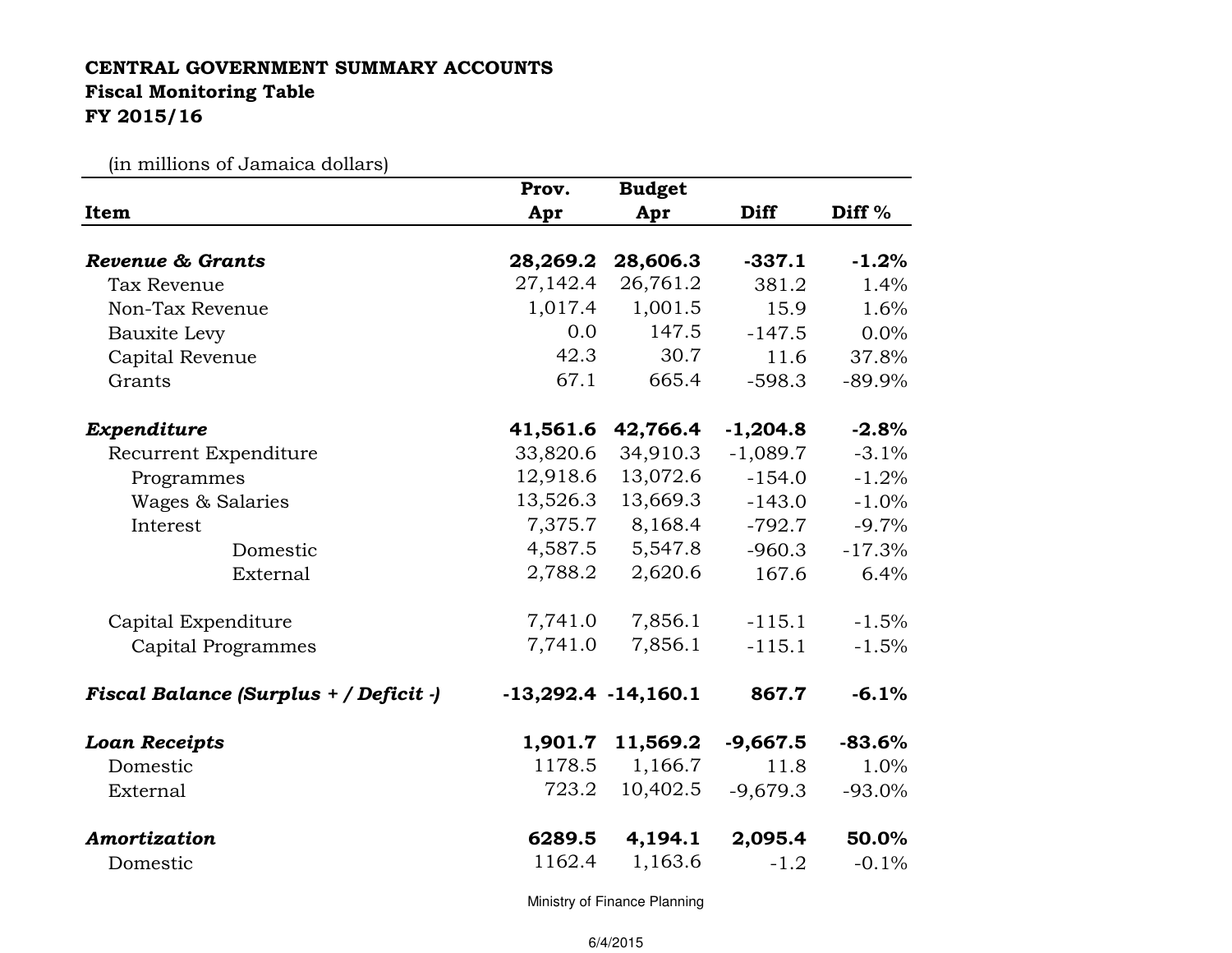| External                                |            | 5127.1 3,030.5 | 2.096.6                       | 69.2%   |
|-----------------------------------------|------------|----------------|-------------------------------|---------|
| Overall Balance (Surplus + / Deficit -) | -17,680.2  |                | $-6,785.0$ $-10,895.2$ 160.6% |         |
| Primary Balance (Surplus + / Deficit -) | $-5,916.7$ | $-5,991.7$     | 75.0                          | $-1.3%$ |

## DETAILS OF REVENUE FY 2015/16

(in millions of Jamaica dollars)

| In immons of oaimated donars, | Prov.          | <b>Budget</b>     |             |           |
|-------------------------------|----------------|-------------------|-------------|-----------|
| Item                          | Apr            | Apr               | <b>Diff</b> | Diff $%$  |
| Revenue & Grants              | 28,269.2       | 28,606.3          | $-337.1$    | $-1.2%$   |
| Tax Revenue                   |                | 27,142.4 26,761.2 | 381.2       | 1.4%      |
| Income and profits            | 5,037.9        | 5,223.9           | $-186.0$    | $-3.6%$   |
| Bauxite/alumina               | $\Omega$       | $\Omega$          | 0.0         | $0.0\%$   |
| Other companies               | 615.5          | 578.9             | 36.6        | 6.3%      |
| <b>PAYE</b>                   | 5,302.0        | 5,261.5           | 40.5        | 0.8%      |
| Tax on dividend               | 55.8           | 106.2             | $-50.4$     | $-47.5%$  |
| Other individuals             | 253.4          | 298.9             | $-45.5$     | $-15.2\%$ |
| Tax on interest               | $-1,188.8$     | $-1,021.6$        | $-167.2$    | 16.4%     |
| Production and consumption    | 11,773.1       | 11,692.0          | 81.1        | 0.7%      |
| <b>MBT</b>                    | 7.5            | 8.0               | $-0.5$      | $-6.3%$   |
| <b>SCT</b>                    | 1,030.7        | 1,006.6           | 24.1        | 2.4%      |
| Environmental Levy            | $\overline{0}$ | $\Omega$          | 0.0         | 0.0%      |
| Motor vehicle licenses        | 231.7          | 214               | 17.7        | 8.3%      |
| Other licenses                | 45.6           | 38.3              | 7.3         | 19.1%     |
| Betting, gaming and lottery   | 284.7          | 253.7             | 31.0        | 12.2%     |

Ministry of Finance Planning